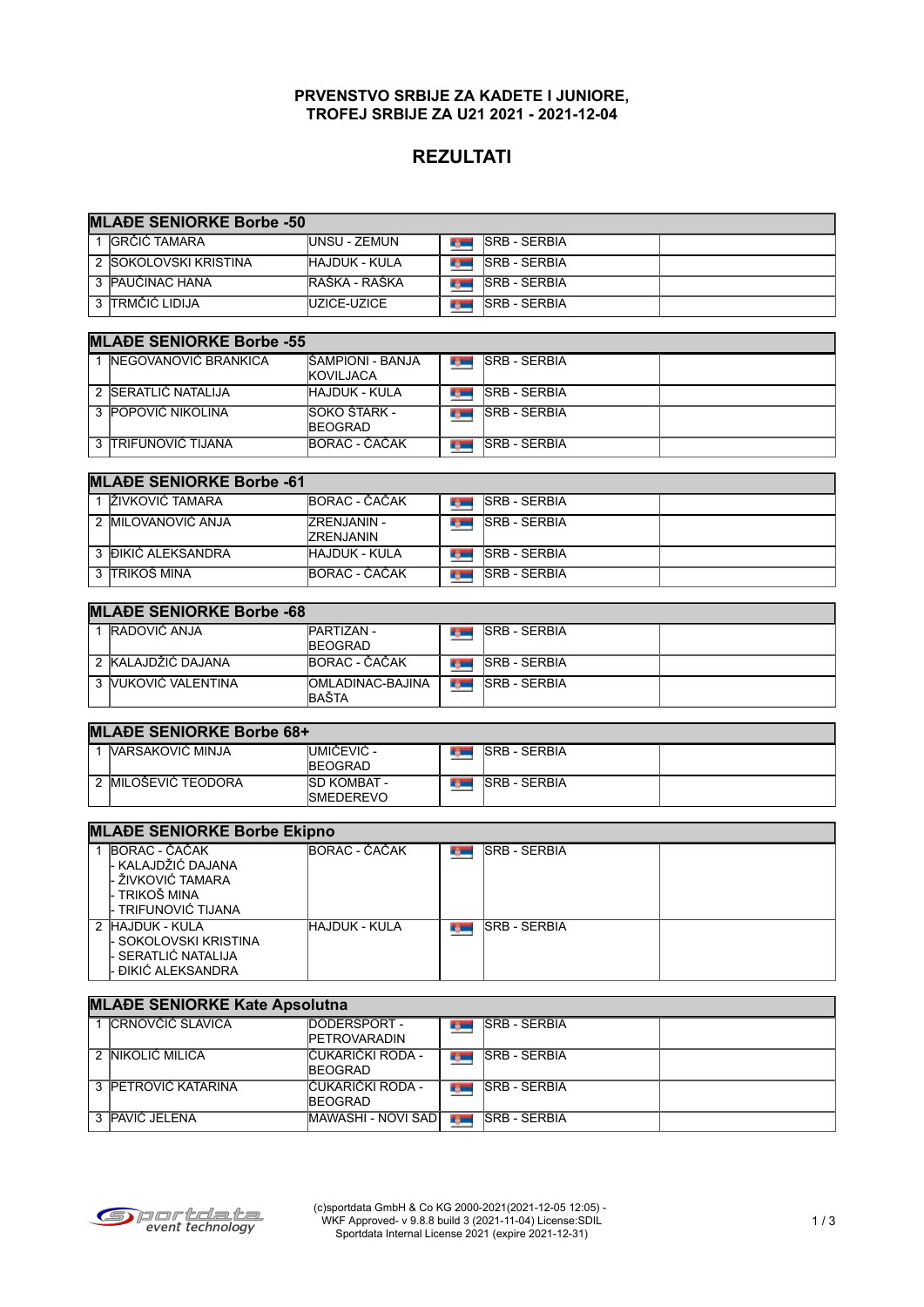#### **PRVENSTVO SRBIJE ZA KADETE I JUNIORE, TROFEJ SRBIJE ZA U21 2021 - 2021-12-04**

# **REZULTATI**

| <b>MLADE SENIORKE Kate Ekipno</b> |                                                                                              |                                            |                 |                      |  |  |  |  |
|-----------------------------------|----------------------------------------------------------------------------------------------|--------------------------------------------|-----------------|----------------------|--|--|--|--|
|                                   | <u> 1 IČUKARIČKI RODA - BEOGRAD</u><br>- NIKOLIĆ MILICA<br>- PETROVIĆ KATARINA<br>MEŠIĆ MINA | IČUKARIČKI RODA -<br><b>BEOGRAD</b>        | <b>Type:</b>    | <b>SRB - SERBIA</b>  |  |  |  |  |
|                                   | <b>MLAĐI SENIORI Borbe -60</b>                                                               |                                            |                 |                      |  |  |  |  |
|                                   | 1 STANOJEVIĆ STEFAN                                                                          | NIŠ - NIŠ                                  | <b>BS 200</b>   | <b>SRB - SERBIA</b>  |  |  |  |  |
|                                   | 2 SEJDIJA DEJAN                                                                              | <b>BOR BOR</b>                             | <b>TABLE</b>    | <b>SRB - SERBIA</b>  |  |  |  |  |
|                                   | 3 SPASKOVSKI DARKO                                                                           | <b>DINAMO - PANČEVO</b>                    | <b>Barnet</b>   | <b>SRB - SERBIA</b>  |  |  |  |  |
|                                   |                                                                                              |                                            |                 |                      |  |  |  |  |
|                                   | <b>MLAĐI SENIORI Borbe -67</b>                                                               |                                            |                 |                      |  |  |  |  |
|                                   | 1 MARKOVIĆ MARKO                                                                             | <b>METALAC - FUTOG</b>                     | r, m            | <b>SRB - SERBIA</b>  |  |  |  |  |
|                                   | 2 TOPUZOVIĆ ALEKSANDAR                                                                       | BORAC - ČAČAK                              | <b>By Li</b>    | <b>SRB - SERBIA</b>  |  |  |  |  |
|                                   | 3 KOVAČEVIĆ PAVLE                                                                            | NIŠ - NIŠ                                  | <b>Section</b>  | <b>SRB - SERBIA</b>  |  |  |  |  |
|                                   | 3 <b>IMIRKOVIĆ PETAR</b>                                                                     | SD KOMBAT -<br><b>SMEDEREVO</b>            | <b>Barnet</b>   | <b>SRB - SERBIA</b>  |  |  |  |  |
|                                   | <b>MLAĐI SENIORI Borbe -75</b>                                                               |                                            |                 |                      |  |  |  |  |
|                                   | 1 RADOJČIN STRAHINJA                                                                         | <b>MLADOST - NOVO</b><br>MILOŠEVO          | <b>Type:</b>    | <b>SRB - SERBIA</b>  |  |  |  |  |
|                                   | 2 ILIĆ LAZAR                                                                                 | <b>MORAVA-VELIKA</b><br><b>PLANA</b>       | r ym            | <b>SRB - SERBIA</b>  |  |  |  |  |
|                                   | 3 VUKOVIĆ VUKAŠIN                                                                            | RAVANGRAD -<br>SOMBOR                      | r gan           | <b>SRB - SERBIA</b>  |  |  |  |  |
|                                   | 3 POPOVIĆ MIHAJLO                                                                            | <b>DINAMO - PANČEVO</b>                    | <b>Security</b> | <b>SRB - SERBIA</b>  |  |  |  |  |
|                                   | <b>MLAĐI SENIORI Borbe -84</b>                                                               |                                            |                 |                      |  |  |  |  |
|                                   | 1 <b>MASLAK NIKOLA</b>                                                                       | <b>JUNIOR-</b>                             |                 | <b>SRB - SERBIA</b>  |  |  |  |  |
|                                   |                                                                                              | KRAGUJEVAC                                 | r ym            |                      |  |  |  |  |
|                                   | 2 IVANOVIĆ NIKOLA                                                                            | <b>DINAMO - PANČEVO</b>                    | <b>Type:</b>    | <b>SRB - SERBIA</b>  |  |  |  |  |
|                                   | 3 STEPANČIĆ DUŠAN                                                                            | SOKO ŠTARK -<br><b>BEOGRAD</b>             | <b>By Li</b>    | <b>SRB - SERBIA</b>  |  |  |  |  |
|                                   | <b>3 IMILJKOVIĆ LUKA</b>                                                                     | <b>STUDENTSKI GRAD -</b><br><b>BEOGRAD</b> | <b>Type:</b>    | <b>SRB - SERBIA</b>  |  |  |  |  |
| <b>MLAĐI SENIORI Borbe 84+</b>    |                                                                                              |                                            |                 |                      |  |  |  |  |
|                                   | 1 JELOVAC DUŠAN                                                                              | IČUKARICA -<br><b>BEOGRAD</b>              | <b>Type:</b>    | <b>SRB - SERBIA</b>  |  |  |  |  |
|                                   | 2 DŽINOVIĆ STRAHINJA                                                                         | BORAC 021 - ŠAJKAŠ                         | r gan           | <b>ISRB - SERBIA</b> |  |  |  |  |
|                                   | 3 COSIC FILIP                                                                                | <b>HAJDUK - KULA</b>                       | <b>By Co</b>    | <b>SRB - SERBIA</b>  |  |  |  |  |
|                                   | 3 MILENKOVIĆ STEFAN                                                                          | <b>MLADENOVAC</b>                          | <b>Type:</b>    | <b>SRB - SERBIA</b>  |  |  |  |  |
|                                   | <b>MLAĐI SENIORI Borbe Ekipno</b>                                                            |                                            |                 |                      |  |  |  |  |
|                                   | 1 HAJDUK - KULA<br>- MILUTINOVIĆ MILOŠ<br>- ĆOSIĆ FILIP<br>- VESELINOVIĆ DUŠAN               | <b>HAJDUK - KULA</b>                       | r, m            | <b>SRB - SERBIA</b>  |  |  |  |  |

### **MLAĐI SENIORI Kate Apsolutna**<br>1 SUBOTA UROŠ [SK SKIPPER - BEOGRAD | **NGC SAGRAD SRB - SERBIA** 2 ĐORĐEVIĆ STRAHINJA RADNIČKI - KOVIN SRB - SERBIA 3 DIMITRIJEVIĆ VIDAK ELID-NIŠ SRB - SERBIA